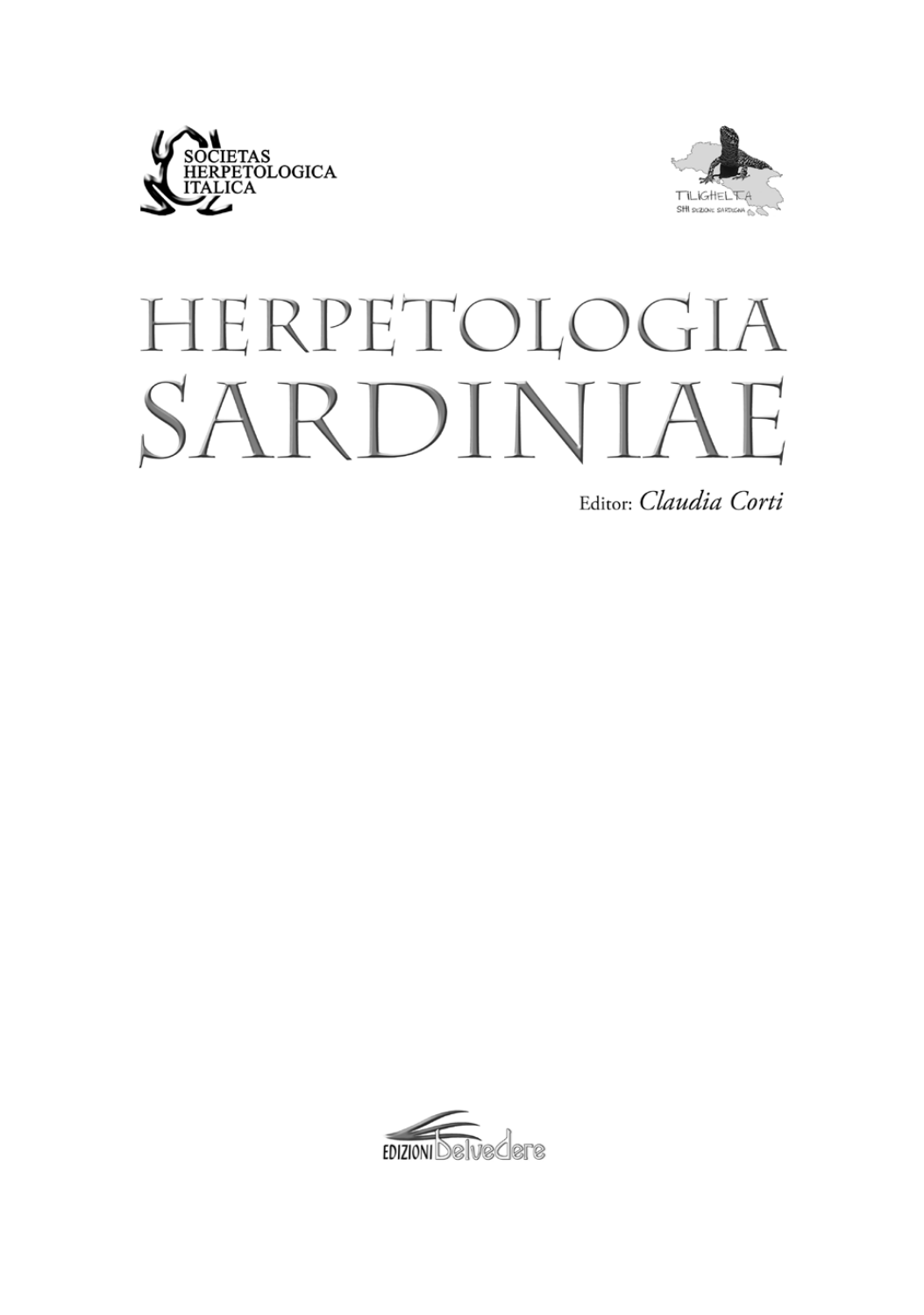

## **7° CONGRESSO NAZIONALE**

Oristano, Promozione Studi Universitari Consorzio1, Via Carmine (c/o Chiostro) 1-5 ottobre 2008

**Esempio di citazione di un singolo contributo**/*How to quote a single contribution*

Angelini C. & Utzeri C., 2008. Survival analysis of two populations of *Salamandrina perspicillata* (pp. 15-17). In: Corti C. (ed.), 2008. Herpetologia Sardiniae. *Societas Herpetologica Italica*/Edizioni Belvedere, Latina, "le scienze" (8), 504 pp.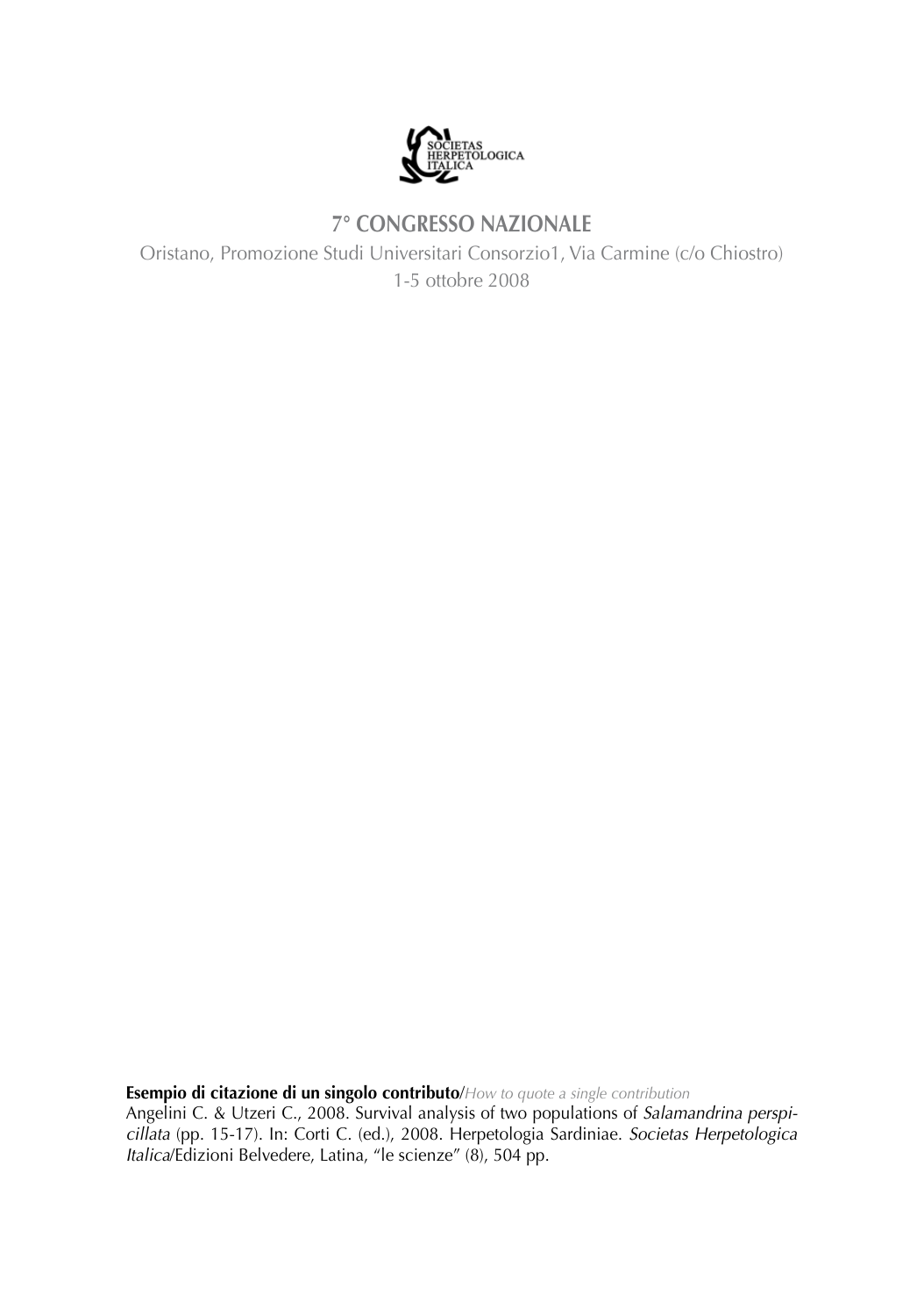

# **The herpetofauna of the "Area Marina Protetta di Tavolara-Punta Coda Cavallo" and, morphological and preliminary ecological observations on** *Podarcis tiliguerta ranzii* **of Molarotto Islet, NE Sardinia, Italy.**

### Claudia CORTI<sup>(1,2)</sup>, Silvia BRUSCHI<sup>(1)</sup>, Giovanna SPANO<sup>(2)</sup>, Massimo PUTZU<sup>(2)</sup>, Luca LUISELLI<sup>(3)</sup>, Pietro LO CASCIO<sup>(4)</sup> & Augusto NAVONE<sup>(5)</sup>

(1) Museo di Storia Naturale dell'Università di Firenze, Sezione di Zoologia "La Specola" - Via Romana, 17 - 50125 Firenze (Italy) < claudia.corti@unifi.it > (2) Sezione Sardegna, Societas Herpetologica Italica, c/o Alea - Via Canepa, 3 - Oristano (Italy). (3) F.IZ.V. e Demetra Studi Ambientali s.r.l. - Roma (Italia). (4) Associazione Nesos - Via Vittorio Emanuele, 24 - 98055 Lipari (ME) (Italy). (5) Area Marina Protetta Tavolara Punta Coda Cavallo - Via Dante, 1 - 07026 Olbia (Italy).

**Key words**: Herpetofauna, *Podarcis tilguerta ranzii,* NE Sardinia, Italy.

#### **INTRODUCTION**

The "Area Marina Protetta di Tavolara Punta Coda Cavallo", which has been created in 1997 by the Italian Ministry of the Environment, includes 15.000 ha of sea and coastal habitats (Fig. 1). Geologically differentiated, this territory is mainly characterized by pink granite and quartz-feldspatic beaches, while Tavolara Island is characterized by calcareous-dolomitic relief. Along the coastal area, in the back dune system, ponds and lagoons are formed thanks to streams and channels which connect the sea with the inshore. Molara Island and many other islets as well, show the typical geology of granitic relief. The vegetation is typically Mediterranean. Many protected species of Amphibians, Reptiles and Birds are present in this area.

Beside the updated list of the herpetofauna of the whole Area Marina Protetta (islands and islets included), the present contribution focuses on the morphology and on some preliminary ecological data on the lacertid lizard population *Podarcis tiliguerta ranzii* inhabiting Molarotto Islet (Fig. 2). This islet of about 3 ha is the most distant from the main island. Both morphological and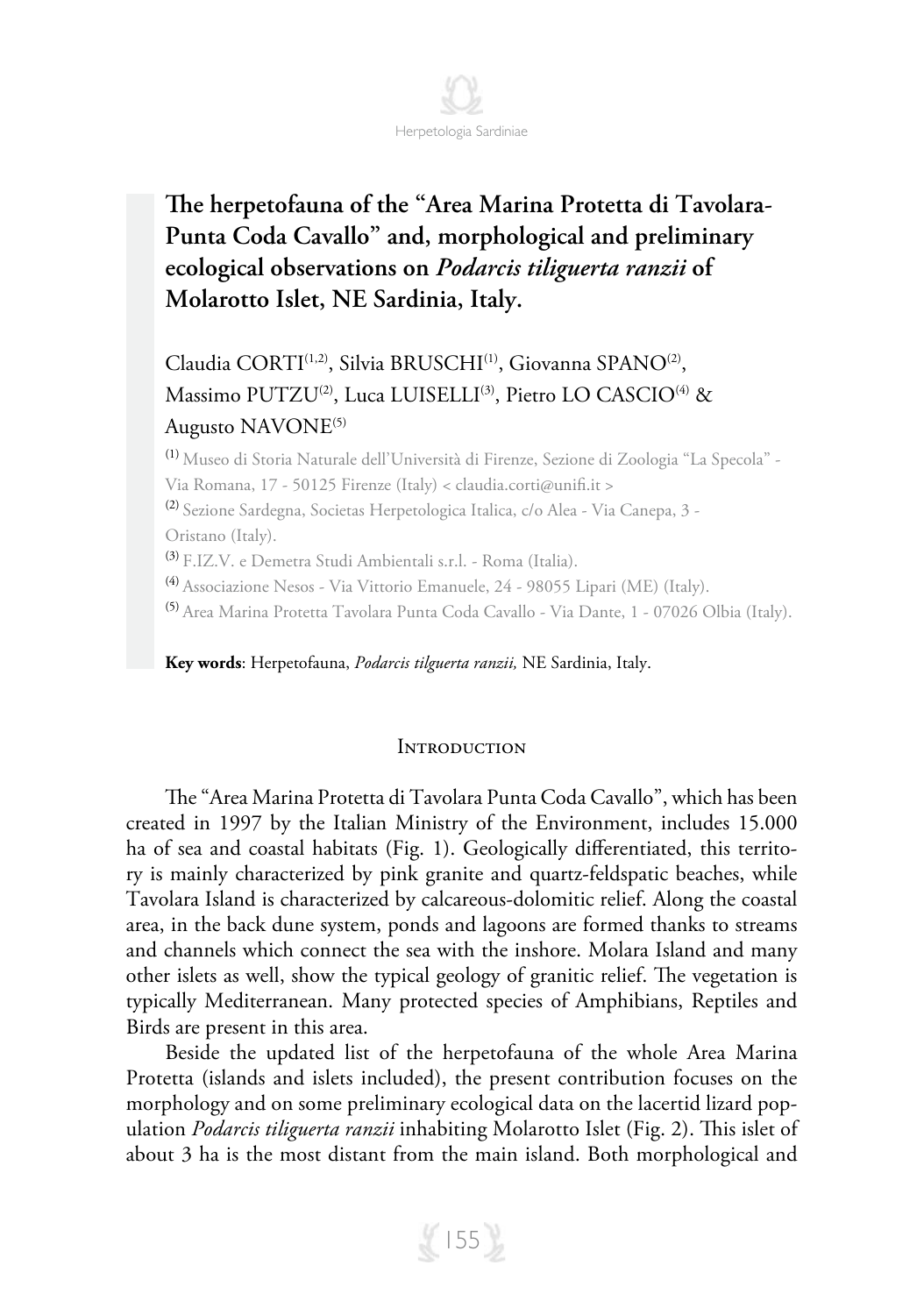

**Figure 1**. Map of the study area.



**Figure 2**. Molarotto Islet.

genetical studies carried out on *P. tiliguerta* populations of Sardinia and Corsica support the validity of the subspecific *status* of that of Molarotto Islet (Bruschi *et al*., 2006; Vasconcelos *et al.*, 2006), confirming the uniqueness of this population.

#### Material and Methods

In order to update the check list of the herpetofauna (Poggesi *et al*., 1995) of the protected area the territories of the main island, the islets and islands have been systematically searched during the years 2004-spring 2008. Morphological data regarding *Podarcis tiliguerta ranzii* derive from museum specimens stored in the Museo di Storia Naturale dell'Università di Firenze, Sezione di Zoologia "La Specola" (MZUF) (52  $\sigma \sigma$  and 44  $\varphi \varphi$ ) and from field individuals that have been captured by noose, measured and then immediately released (17 ♂♂ and 23 ♀♀). The following morphological characters have been studied: dorsal scales along a transversal line at the middle of the body (dors); ventral scales along the

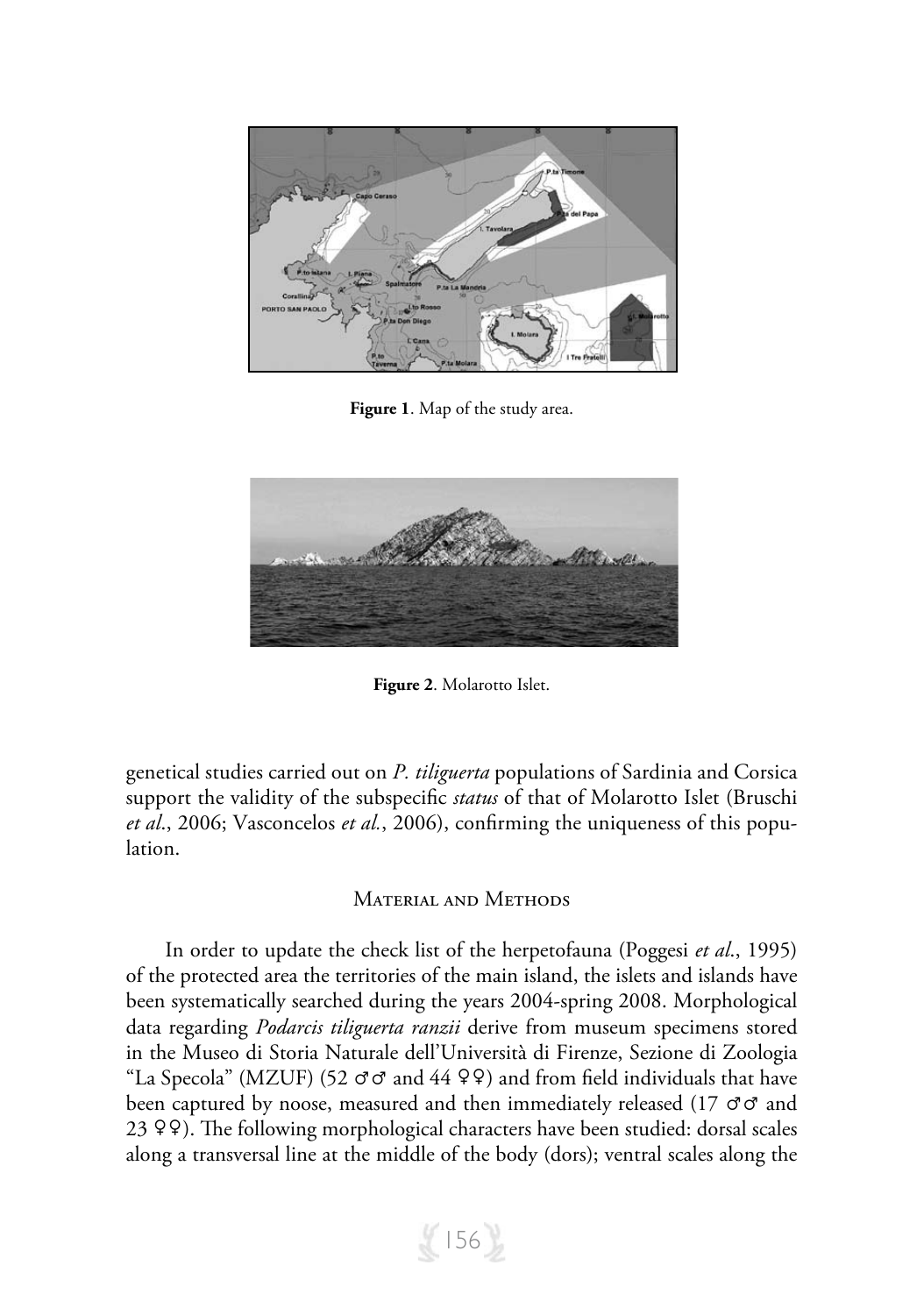midline on the left side of the body (vent); collar shields (coll); gular scales on the midline from the confluence of the inframaxillary scales to the collar shields (gul); femoral pores (fpor); scales under the 4th toe (4toe); supraciliar scales (scs); supraciliar granules (scg); supra-temporal scales (st); supra-labial scales preceding the eye (sl); scales on the shortest line connecting the masseteric shield and the supratemporal scales (sm); snout-vent length (svl); trunk length (trl); head length (ventrally, from the snout tip to the posterior edge of the collar; hl); pileus length (dorsally, from the snout tip to the posterior edge of the parietal-occipital scales; pl); posterior half of the pileus length (from the anterior edge of the 3rd supraocular to the posterior edge of the parietal-occipital scales; esd); head width (hw); head height (hh); mouth opening (mo); humerus length (hul); ulna length (ul); hand length (from the wrist to the tip of the 4ht finger; f4t); total length of the forelimb (ffl); femur length (fl); tibia length (tbl); foot length (from the ankle to the tip of the 4th toe; h4t); total length of the hind leg (hfl); tail length.

All body measurements have been taken only on field animals (apart from snout-vent length, measured also on preserved specimens) using a calliper. Meristic characters have been studied only on preserved specimens using a stereo microscope. Characters have been analysed on the right side of the body (apart from ventral scales, counted on the left side for handling reasons); when the right side was damaged, the left has been measured.

For each single encountered individual tail *status* (regenerated/broken, entire) has been recorded. Faeces have been collected directly from each captured individual to determine lizards diet. Population density has been estimated using the line transect method and data have been analysed using "Distance" software (Thomas *et al*., 2006), while for all other ecological analysis STATISTICA.6 and SPSS.13 statistical packages were used. When analysing data with Distance, we generated a simulated standard error of measurements by 10,000 random Monte Carlo simulations of the original data table, in order to allow for a better evaluation of the density characteristics of this species. The uniform function proved to be the most efficient (AICc scores lower than those of the other models) in order to calculate density of lizards with a good approximation, and thus density data provided in this article are based on such a function.

#### Results and Discussion

In the whole area the following species have been recorded: *Hyla sarda*, *Emys orbicularis, Testudo hermanni, Testudo marginata, Euleptes europaea, Hemidactylus turcicus, Algyroides fitzingeri, Podarcis tiliguerta, Podarcis sicula, Chalcides chalcides, Chalcides ocellatus, Natrix maura, Hierophis viridiflavus* (Tab. 1), *Bufo viridis* has not yet been found in the area.

*Podarcis tiliguerta ranzii*, inhabiting Molarotto islet, is a subspecies which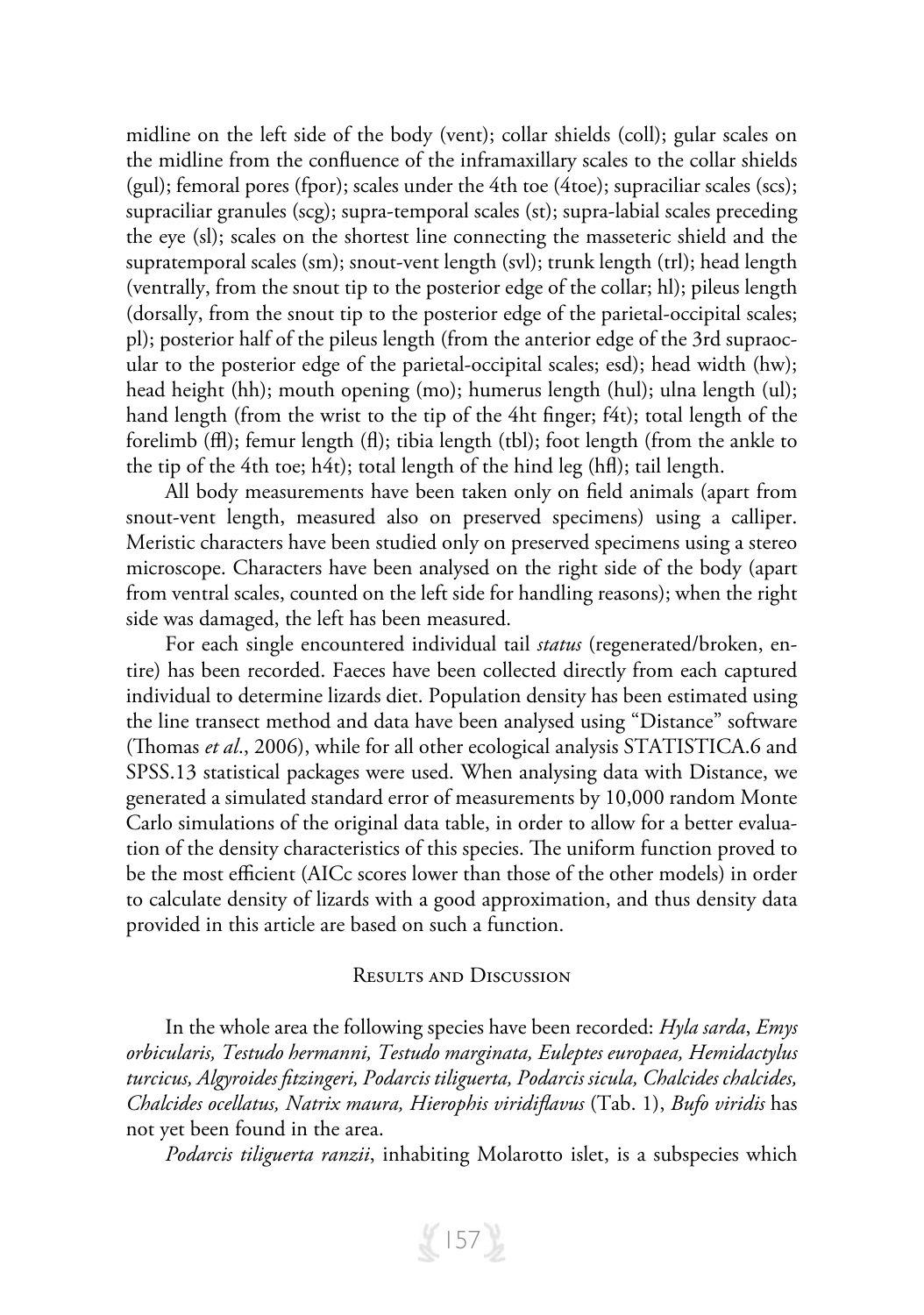|  | Table 1. Updated list of the herpetofauna of the Area Marina Protetta di Tavolara |  |  |  |
|--|-----------------------------------------------------------------------------------|--|--|--|
|  | e Punta Coda Cavallo.                                                             |  |  |  |

| Main island                      | Hyla sarda, Emys orbicularis, Testudo hermanni, Testudo marginata, Euleptes         |
|----------------------------------|-------------------------------------------------------------------------------------|
|                                  | europaea, Hemidactylus turcicus, Algyroides fitzingeri, Podarcis tiliguerta,        |
|                                  | Podarcis sicula, Chalcides chalcides, Chalcides ocellatus, Natrix maura,            |
|                                  | Hierophis viridiflavus                                                              |
| I.la Tavolara                    | Emys orbicularis, Testudo hermanni, Testudo marginata, Hemidactylus turcicus,       |
|                                  | Euleptes europaea, Algyroides fitzingeri, Podarcis tiliguerta, Podarcis sicula,     |
|                                  | Chalcides chalcides, Chalcides ocellatus, Hierophis viridiflavus                    |
| I.la dei Porri                   | Podarcis tiliguerta                                                                 |
| <b>I.to Spalmatore</b>           | Podarcis tiliguerta                                                                 |
| I.la Piana di Tavolara           | Euleptes europaea, Podarcis tiliguerta, Chalcides ocellatus                         |
|                                  | I.la dei Topi Euleptes europaea                                                     |
| I.la Cavalli                     | Podarcis tiliguerta                                                                 |
| I.la Reulino (=I.to Rosso)       | Euleptes europaea, Podarcis tiliguerta, Chalcides chalcides, Chalcides ocellatus    |
| I.la Cana                        | Podarcis tiliguerta                                                                 |
| I.to del Fico                    |                                                                                     |
| I.la Molara                      | Emys orbicularis, Testudo hermanni, Testudo marginata, Euleptes europaea,           |
|                                  | Algyroides fitzingeri, Podarcis tiliguerta, Podarcis sicula, Chalcides chalcides,   |
|                                  | Chalcides ocellatus, Hierophis viridiflavus                                         |
| <b>I.to Molarotto</b>            | Euleptes europaea, Podarcis tiliguerta                                              |
| Scogli i Cerri (=I tre Fratelli) |                                                                                     |
| I.la Proratora                   | Euleptes europaea, Podarcis tiliguerta, Chalcides ocellatus, Hierophis viridiflavus |
| I.la Rossa Brandinchi            |                                                                                     |
|                                  | Euleptes europaea                                                                   |

**Table 2**. - Descriptive statistics conducted on svl of all animals.

| Snout-vent lenght |    |       |      |         |         |  |  |
|-------------------|----|-------|------|---------|---------|--|--|
|                   | N  | Mean  | ES   | Minimum | Maximum |  |  |
| Males             | 69 | 66.64 | 0.53 | 48.00   | 73.00   |  |  |
| Females           | 68 | 60.63 | 0.63 | 40.00   | 70.00   |  |  |

differs from the other inland and mainland populations for size and coloration: it is a strong melanic and gigantic subspecies. Statistical analysis have shown that for this subspecies, just as for *Podarcis tiliguerta* in general (Bruschi *et al*., 2006), there is a strong sexual dimorfism in snout-vent length (ANOVA:  $F_{1,135}$  $= 53.50, P < 0.005$ ; Tab. 2). The other characters have been analysed with both ANOVA and ANCOVA (using svl as a covariate): no significant difference in the results has anyway been detected, apart from trunk length and femural length. On the whole, males have bigger dimensions, apart from pileus length and femural length, for which no significant difference between sexes has been detected. Females, anyway, show a longer trunk: in males the trunk is, on average, 51.03%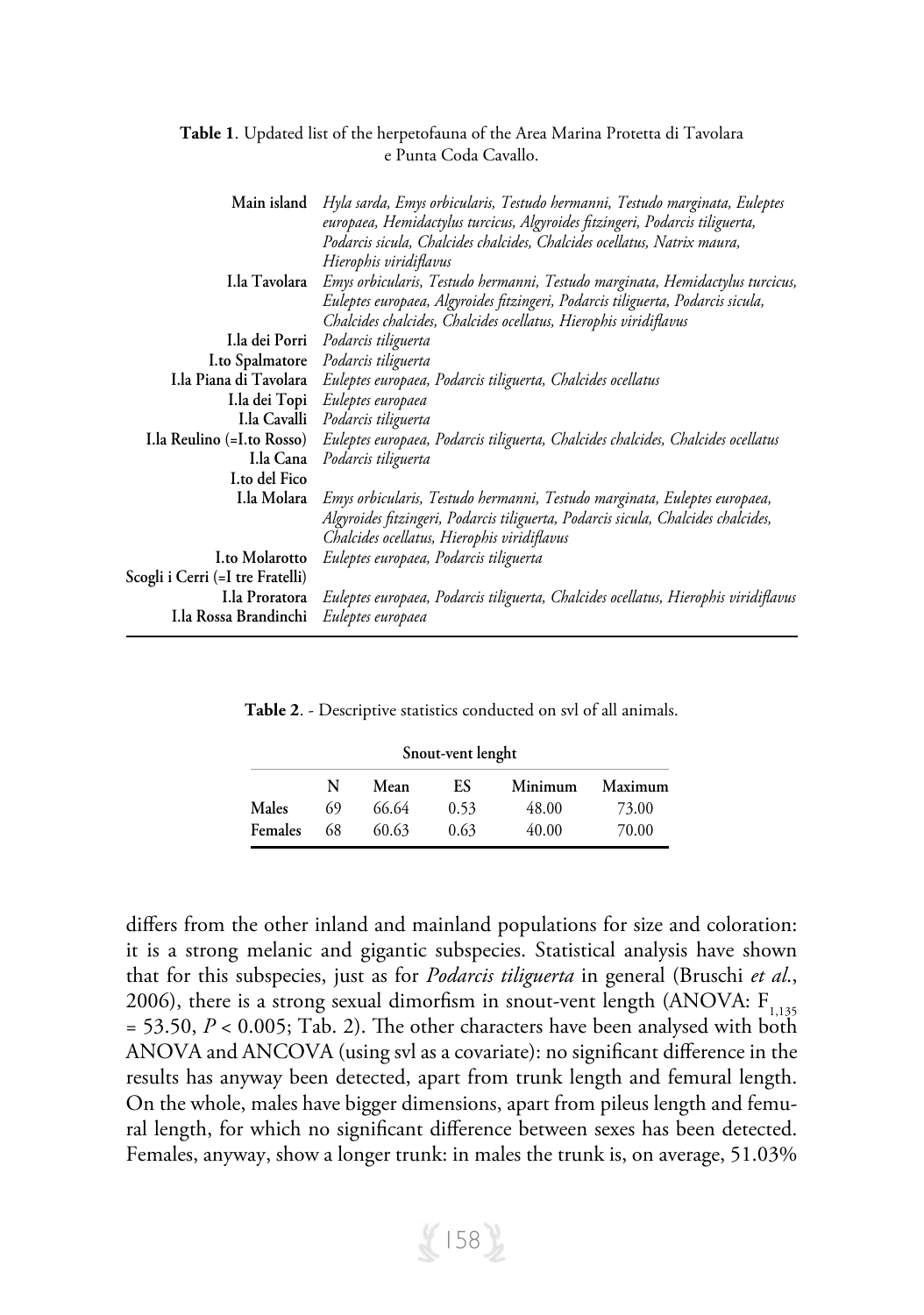|     | <b>MALES</b> |       |      |       |       |    |       | <b>FEMALES</b> |       |       |
|-----|--------------|-------|------|-------|-------|----|-------|----------------|-------|-------|
|     | N            | Mean  | ES   | Min.  | Max.  | N  | Mean  | ES             | Min.  | Max.  |
| trl | 17           | 35.35 | 0.61 | 29.30 | 40.00 | 23 | 33.97 | 0.79           | 27.50 | 40.50 |
| hl  | 17           | 24.49 | 0.37 | 19.50 | 26.60 | 23 | 20.64 | 0.22           | 18.80 | 22.40 |
| pl  | 17           | 17.71 | 0.23 | 14.50 | 19.00 | 23 | 18.73 | 3.75           | 13.00 | 19.00 |
| esd | 17           | 8.87  | 0.16 | 6.60  | 9.80  | 23 | 7.06  | 0.09           | 6.00  | 7.90  |
| hw  | 17           | 9.53  | 0.23 | 7.70  | 11.50 | 23 | 7.77  | 0.15           | 6.40  | 9.00  |
| hh  | 17           | 7.11  | 0.11 | 6.40  | 8.20  | 23 | 5.70  | 0.08           | 4.80  | 6.40  |
| mo  | 17           | 15.84 | 0.28 | 13.00 | 17.20 | 23 | 12.93 | 0.17           | 11.00 | 14.40 |
| hul | 17           | 8.18  | 0.23 | 5.60  | 9.70  | 23 | 6.66  | 0.16           | 5.00  | 8.00  |
| ul  | 17           | 8.82  | 0.22 | 7.50  | 10.40 | 23 | 7.57  | 0.19           | 6.00  | 9.50  |
| f4t | 16           | 10.28 | 0.16 | 9.00  | 11.50 | 23 | 9.32  | 0.22           | 7.70  | 11.00 |
| Æ   | 15           | 25.07 | 0.70 | 18.70 | 29.70 | 23 | 20.88 | 0.57           | 10.30 | 24.00 |
| A   | 17           | 11.62 | 0.30 | 8.00  | 14.00 | 23 | 9.86  | 0.23           | 6.40  | 12.00 |
| tbl | 17           | 11.42 | 0.23 | 8.80  | 13.00 | 23 | 9.60  | 0.19           | 7.50  | 11.00 |
| h4t | 17           | 18.11 | 0.54 | 12.00 | 20.80 | 23 | 16.41 | 0.42           | 11.30 | 19.00 |
| hfl | 17           | 38.35 | 0.61 | 31.00 | 42.00 | 23 | 34.28 | 0.52           | 29.00 | 38.40 |

**Table 3**. Descriptive statistics conducted con body measurements of field animals.

**Table 4**. ANOVA and ANCOVA (with svl used as covariate) conducted on body measurements.

|     |      | <b>ANOVA</b> |          | <b>ANCOVA</b> |       |          |  |  |
|-----|------|--------------|----------|---------------|-------|----------|--|--|
|     | df   | F            | p        | df            | F     | P        |  |  |
| trl | 1,38 | 1.67         | 0.20     | 1, 37         | 11.56 | 0.002    |  |  |
| hl  | 1,38 | 87.83        | < 0.0001 | 1, 37         | 25.92 | < 0.0001 |  |  |
| pl  | 1,38 | 0.05         | 0.82     | 1, 37         | 0.47  | 0.50     |  |  |
| esd | 1,38 | 104.07       | < 0.0001 | 1, 37         | 30.34 | < 0.0001 |  |  |
| hw  | 1,38 | 44.40        | < 0.0001 | 1, 37         | 11.84 | 0.001    |  |  |
| hh  | 1,38 | 110.41       | < 0.0001 | 1, 37         | 37.41 | < 0.0001 |  |  |
| mo  | 1,38 | 89.97        | < 0.0001 | 1, 37         | 23.79 | < 0.0001 |  |  |
| hul | 1,38 | 30.25        | < 0.0001 | 1, 37         | 11.18 | 0.02     |  |  |
| ul  | 1,38 | 18.04        | 0.0001   | 1, 37         | 15.54 | 0.0003   |  |  |
| f4t | 1,38 | 10.52        | 0.003    | 1,36          | 6.87  | 0.01     |  |  |
| Æ   | 1,36 | 21.60        | < 0.0001 | 1, 35         | 11.66 | 0.002    |  |  |
| fl  | 1,38 | 22.71        | < 0.0001 | 1, 37         | 2.95  | 0.09     |  |  |
| tbl | 1,38 | 37.66        | < 0.0001 | 1, 37         | 14.71 | 0.0005   |  |  |
| h4t | 1,38 | 6.31         | 0.02     | 1, 37         | 6.02  | 0.02     |  |  |
| hfl | 1,38 | 26.97        | < 0.0001 | 1, 37         | 11.45 | 0.002    |  |  |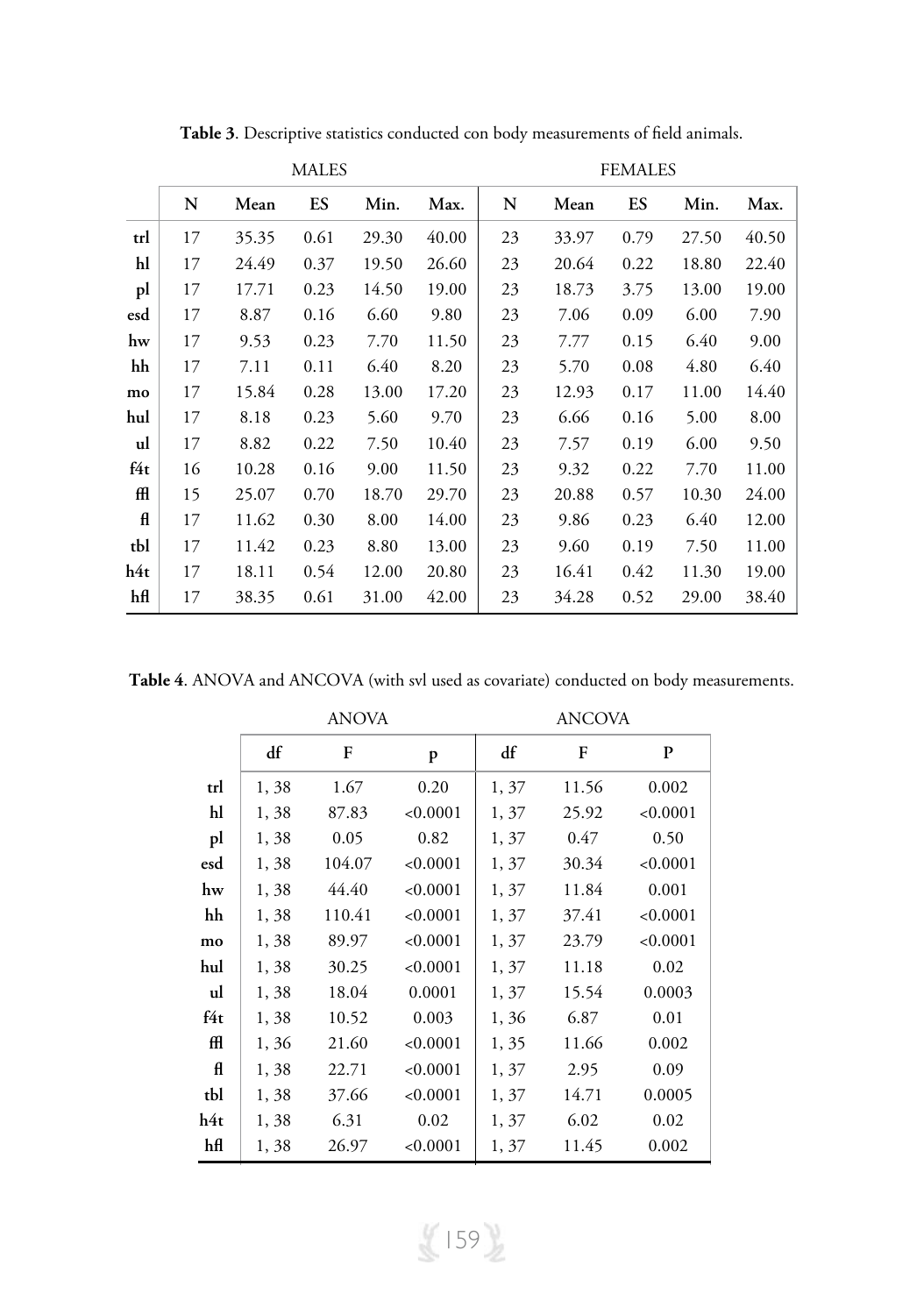|            | <b>MALES</b> |       |      |       |       | <b>FEMALES</b> |       |      |       |       |
|------------|--------------|-------|------|-------|-------|----------------|-------|------|-------|-------|
|            | N            | Mean  | ES   | Min.  | Max.  | N              | Mean  | ES   | Min.  | Max.  |
| dors       | 52           | 71.08 | 0.54 | 60.00 | 79.00 | 43             | 67.23 | 0.43 | 61.00 | 73.00 |
| vent       | 51           | 25.92 | 0.15 | 23.00 | 28.00 | 44             | 27.86 | 0.16 | 25.00 | 30.00 |
| coll       | 49           | 10.63 | 0.14 | 9.00  | 13.00 | 43             | 10.44 | 0.15 | 9.00  | 13.00 |
| gul        | 50           | 29.56 | 0.30 | 23.00 | 34.00 | 44             | 28.81 | 0.27 | 25.00 | 33.00 |
| fpor       | 51           | 19.82 | 0.20 | 16.00 | 22.00 | 44             | 19.66 | 0.23 | 17.00 | 24.00 |
| 4toe       | 48           | 29.40 | 0.16 | 27.00 | 31.00 | 42             | 28.57 | 0.20 | 26.00 | 32.00 |
| <b>SCS</b> | 52           | 5.33  | 0.09 | 4.00  | 7.00  | 44             | 5.23  | 0.10 | 4.00  | 6.00  |
| scg        | 52           | 12.52 | 0.37 | 7.00  | 22.00 | 44             | 11.93 | 0.34 | 4.00  | 15.00 |
| st         | 49           | 5.47  | 0.15 | 3.00  | 9.00  | 44             | 5.32  | 0.14 | 4.00  | 7.00  |
| sl         | 51           | 3.96  | 0.03 | 3.00  | 4.00  | 44             | 4.00  | 0.00 | 4.00  | 4.00  |
| sm         | 50           | 1.12  | 0.08 | 0.00  | 3.00  | 44             | 1.20  | 0.10 | 0.00  | 4.00  |

**Table 5**. Descriptive statistics conducted on pholidotic characters of preserved specimens.

**Table 6**. ANOVA and ANCOVA (with svl used as covariate) conducted on pholidotic characters.

|            |       | <b>ANOVA</b> |          | <b>ANCOVA</b> |       |          |  |  |
|------------|-------|--------------|----------|---------------|-------|----------|--|--|
|            | df    | F            | p        | df            | F     | P        |  |  |
| dors       | 1,93  | 29.27        | < 0.0001 | 1, 92         | 30.26 | < 0.0001 |  |  |
| vent       | 1,93  | 82.14        | < 0.0001 | 1, 92         | 73.24 | < 0.0001 |  |  |
| coll       | 1,90  | 0.87         | 0.35     | 1,89          | 1.04  | 0.31     |  |  |
| gul        | 1, 92 | 3.32         | 0.07     | 1, 91         | 2.35  | 0.13     |  |  |
| fpor       | 1,93  | 0.30         | 0.58     | 1, 91         | 0.32  | 0.57     |  |  |
| 4toe       | 1,88  | 10.32        | 0.002    | 1,87          | 5.70  | 0.02     |  |  |
| <b>SCS</b> | 1,94  | 0.16         | 0.48     | 1,93          | 0.08  | 0.77     |  |  |
| scg        | 1,94  | 1.32         | 0.25     | 1,93          | 2.79  | 0.10     |  |  |
| st         | 1, 91 | 0.53         | 0.47     | 1,90          | 0.10  | 0.76     |  |  |
| sl         | 1,93  | 1.76         | 0.19     | 1, 92         | 1.03  | 0.31     |  |  |
| sm         | 1, 92 | 0.45         | 0.51     | 1, 91         | 0.30  | 0.58     |  |  |

of the length of the body, while in females it is 54.53% (Tabs 3 and 4). Regarding pholidotic characters, males have more dorsal scales and more scales under the fourth toe, while females have more ventral scales; this can be related to the fact that females have a longer trunk in respect to snout-vent length. The other characters do not show significant differences between the sexes (Tabs 5 and 6).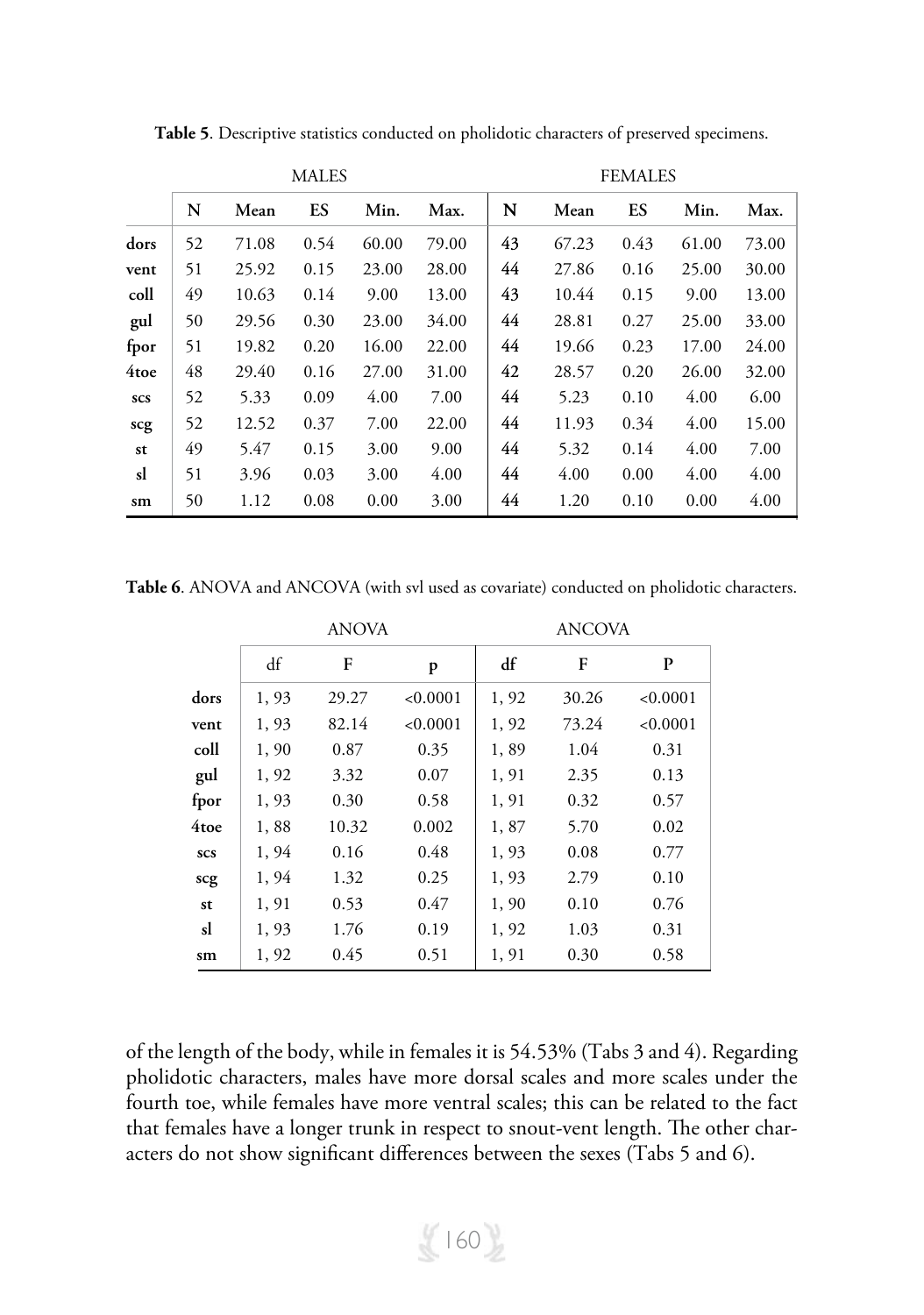|      | Correlations        |           |            |       |  |  |  |  |
|------|---------------------|-----------|------------|-------|--|--|--|--|
|      | df                  | sex       | <b>SVL</b> | tail  |  |  |  |  |
| sex  | Pearson Correlation | 1         | $-0.705**$ | ,053  |  |  |  |  |
|      | Sig. (2-tailed)     |           | ,000       | ,746  |  |  |  |  |
|      | N                   | 41        | 41         | 40    |  |  |  |  |
|      | Pearson Correlation | $-705***$ | 1          | -,119 |  |  |  |  |
| SVL  | Sig. (2-tailed)     | ,000      |            | ,465  |  |  |  |  |
|      | N                   | 41        | 41         | 40    |  |  |  |  |
|      | Pearson Correlation | ,053      | $-119$     | 1     |  |  |  |  |
|      | Sig. (2-tailed)     | ,746      | ,465       |       |  |  |  |  |
| tail | N                   | 40        | 40         | 40    |  |  |  |  |

**Table 7**. Correlation between tail status, sex and SVL.

\*\* Correlation is significant at the 0.01 level (2-tailed)



**Figure 3**. Tail *status*.

Average population size was about 2500 individuals, with a mean density of nearly 850 individuals per ha. In both males and females 90% of the observed individuals had regenerated tails (Fig. 3) which could suggest high predation pressure as well as intraspecific competition (Pérez-Mellado *et al*., 1997) but no correlation has been observed between sex and tail *status*, nor between the latter and SVL (Tab. 7). On the islet, *Falco peregrinus* is known to nest. This bird of prey is known catching preys flying, while *Falco tinnunculus*, a lizard-eating bird of prey, has been never observed on the islet as well as rats. Further observations are needed to clarify this aspect.